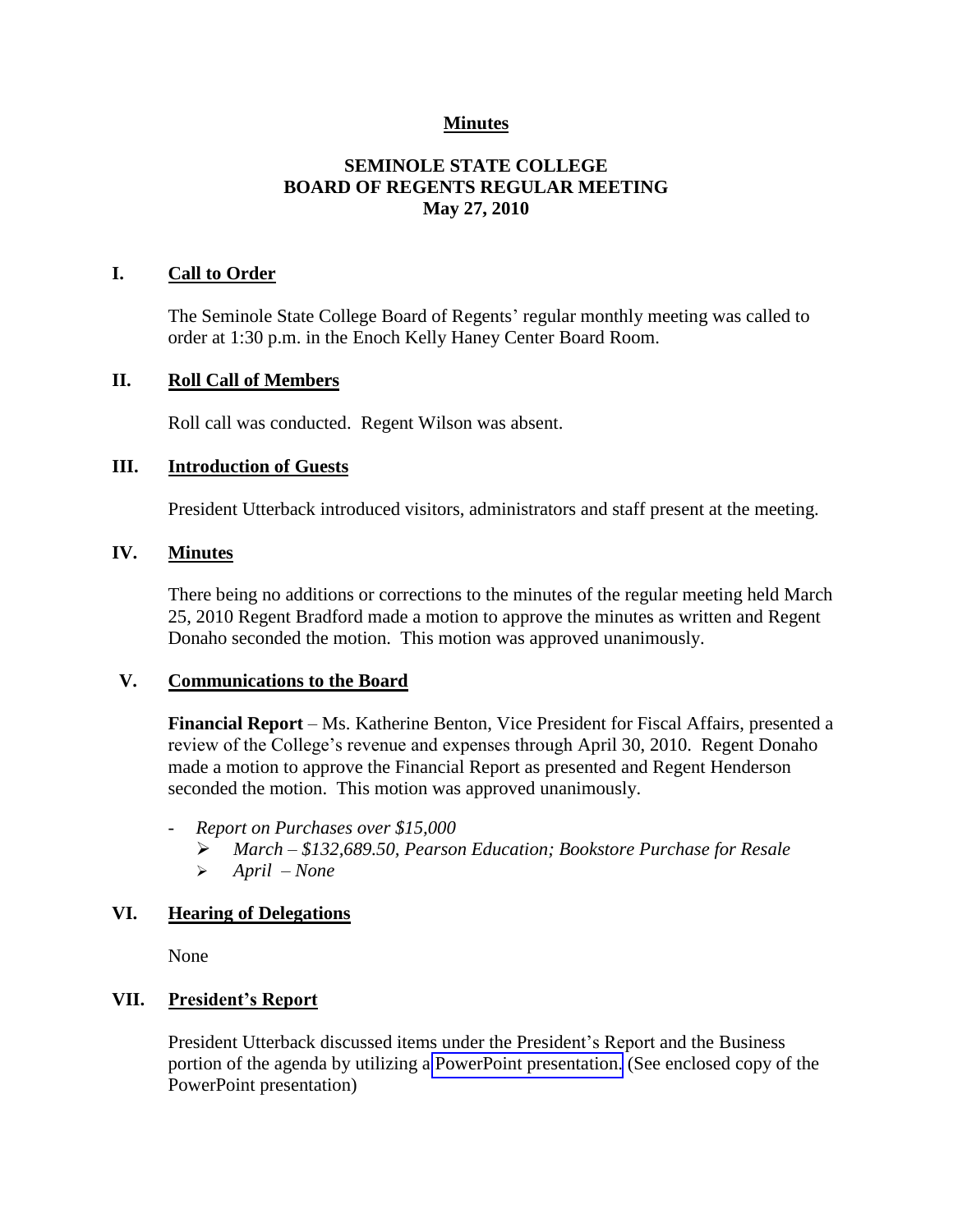Minutes SSC Board of Regents Regular Meeting May 27, 2010 Page 2

> *Personnel Update* – President Utterback updated the Board on several personnel items. He told the Board that Michael Dykstra was hired as the Veterans Upward Bound Advisor and President Utterback stated that resignation letters had been received from: Reggie Bibb, Carlos Sanchez and Richard Walcott.

*Campus Events* – President Utterback told the Board members about several campus activities since the March Board meeting. These were: Sigma Kappa Delta and the All Nations Development Center sponsored two guest speakers, LeAnne Howe, on April  $2<sup>nd</sup>$ and Dr. John Roueche on April  $14<sup>th</sup>$ ; Sigma Kappa Delta members held their induction on April 15<sup>th</sup>; Reggie Whitten and John Hargrave visited campus on April  $22<sup>nd</sup>$ ; 51 students were inducted into the Alpha Theta Nu Chapter of Phi Theta Kappa on April 22<sup>nd</sup>; the State Regents recognized the SSC-BancFirst economic development partnership on April  $27<sup>th</sup>$ ; the SSC Recognition Banquet was held on May  $6<sup>th</sup>$ ; a "Shaping the Future" celebration was held May  $10<sup>th</sup>$ ; the Student Services Center ribbon cutting and open house was held on May  $12^{th}$ ; and Commencement was held on May  $14^{th}$ . President Utterback also updated the Board on several athletic teams who advanced to the national tournaments. The SSC Trojan tennis team placed  $5<sup>th</sup>$  overall at the NJCAA Men's National Championship. The SSC Lady Trojan tennis team finished  $9<sup>th</sup>$  overall at the NJCAA Women's National Championship. The men's golf team placed  $6<sup>th</sup>$  at the NJCAA National Tournament and the women's golf team placed  $16<sup>th</sup>$  at the national tournament. The SSC Trojan softball team travelled to St. George, Utah to play in the NJCAA National Tournament and placed  $4<sup>th</sup>$  in the nation.

*Regent Appointment* – President Utterback informed the Board that Ms. Leesa Adams has been confirmed by the Oklahoma State Senate as the incoming Regent replacing Jon Flowers who will be finishing his seven year term in June.

### **VIII. Business**

**Approval of the FY10 Internal Audit of Miscellaneous Claims** – President Utterback presented the Board with a copy of the FY 10 internal audit of miscellaneous claims conducted by BKD, LLP. The audit committee, consisting of Regents Huser, Flowers and Donaho, met before the regular meeting to review the audit. Regent Huser stated that this was a clean audit with no exceptions. Regent Huser made a motion to approve the audit as presented and Regent Miller seconded this motion. This motion was approved unanimously.

**Acceptance of Bid for External Audit** – President Utterback presented the Board with a copy of bids for the annual external audit. Regent Huser stated that the audit committee reviewed the bids that were received and made a motion to accept the bid for the external